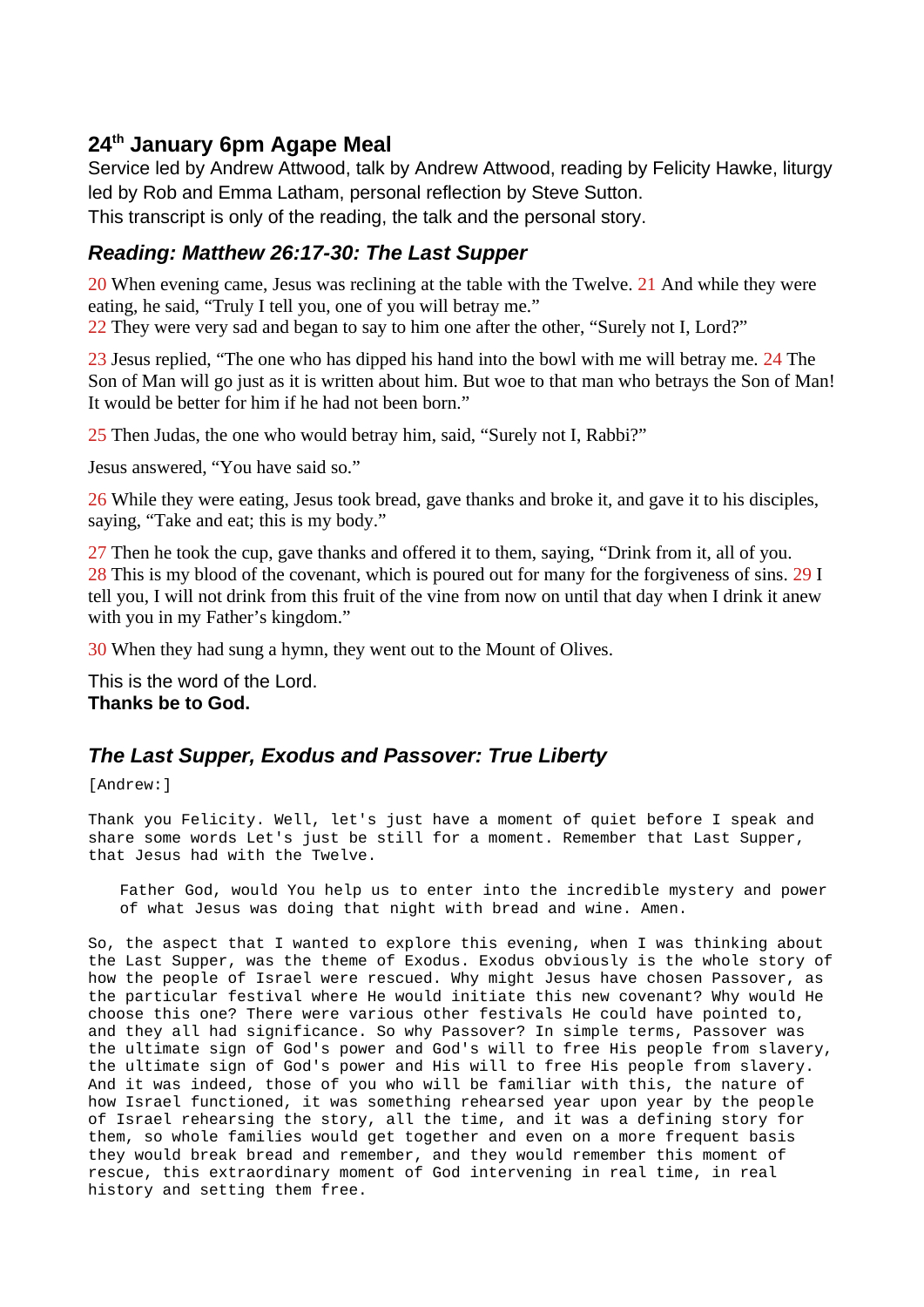Of course Passover is not a parable, it's something true. It was liberty from the oppressors in Egypt. Those of you who know the story of Genesis will recognise how the people of Israel, with Joseph in particular, ended up settling in Egypt for a while, and that whole extraordinary account of Joseph being exalted to a position of influence in Egypt, and the Israelites being favoured because of their connection to him. But time passed, and they became enslaved by rulers who didn't know of Joseph, and didn't know of the stories connected to God's people. And so there was a captivity that settled in.

Captivity is a theme that we are familiar with in the history of the world. Captivity is in every direction. And in a small sense, even in the UK we are experiencing captivity right now, because of lockdown, we're limited in what we can do. But the thing is this: Jesus was adopting the story of Passover, because it was a pointer towards something else. You see, the original Passover was to do with liberty from powers in Egypt, but what Jesus was going to do was liberty from the powers behind *all* such systems: the power of Satan and the power of sin. You see, God in Christ was about to break the power of evil and sin forever. Those of you who are familiar with what happens at Passover, a lamb was killed, and blood was sprinkled. In the very first Passover they sprinkled blood on the lintels of the door. They kind of surrounded that entrance point with fresh blood, and it was to protect them from the Angel of Death that was passing over.

And they would re-enact the killing of the lamb, the sprinkling of blood, and they would eat, and they would eat in haste, because they were about to leave, they were about to leave captivity and head out towards freedom. Death was going to pass over, but this time with the re-enactment of Jesus, at His Last Supper, the punishment was going to fall not on a lamb, but on an innocent Man, on Himself. The whole story, you see, of Israel is recapitulated, is retold through Jesus again and again and again, and it was in this instance that Jesus was effectively going to be like the new Moses, He was going to lead the people out of the true Egypt, the oppression of wickedness and the captivity of our own sin, almost like taking us through a new Red Sea into a new true Promised Land. I don't know how you feel about that. But when I look at the bread, and I look at the wine, I'm seeing them as symbols of liberty, symbols of great celebration, because something has been broken, and we can walk into true and new freedom. Imagine smashing chains of slavery. Imagine being bound by something that holds you. And then the chains falling off.

It's very important to remember that the role of the people of Israel in the first Exodus was simply to gather their possessions and follow Moses out, to walk behind him, and to be led out. The people of Israel were not people of war, they didn't have spears and they weren't fighting their way out in their own strength. They were walking out because God unilaterally had set them free. And so it is when we celebrate the death of Christ, we are simply walking behind Christ, out of our slavery, our slavery to sin and Satan, we don't contribute to it. We walk out behind Christ, just like the people of Israel walked out behind Moses. So, when we eat and drink, you see, we are allying ourselves to Him, to the new Moses, to Jesus. And as a result, we are made free. This is the true liberty from the real lockdown. This is where we get to be truly emancipated, truly set free. And every single time we break bread and drink wine we celebrate our own freedom that Jesus Himself has won for us.

## *Personal story: What Christ's Death and Resurrection Means to Me*

Now we're just going to have a short video from Steve Sutton, who will tell us what the death and resurrection of Jesus means to him.

[Steve:] Jesus's death speaks to me of the holiness of God, and the severity of sin, the offence that it is against the holiness of God, the seriousness of sin. Jesus took my sin upon Himself and it cost Him His life. That's the seriousness of sin.